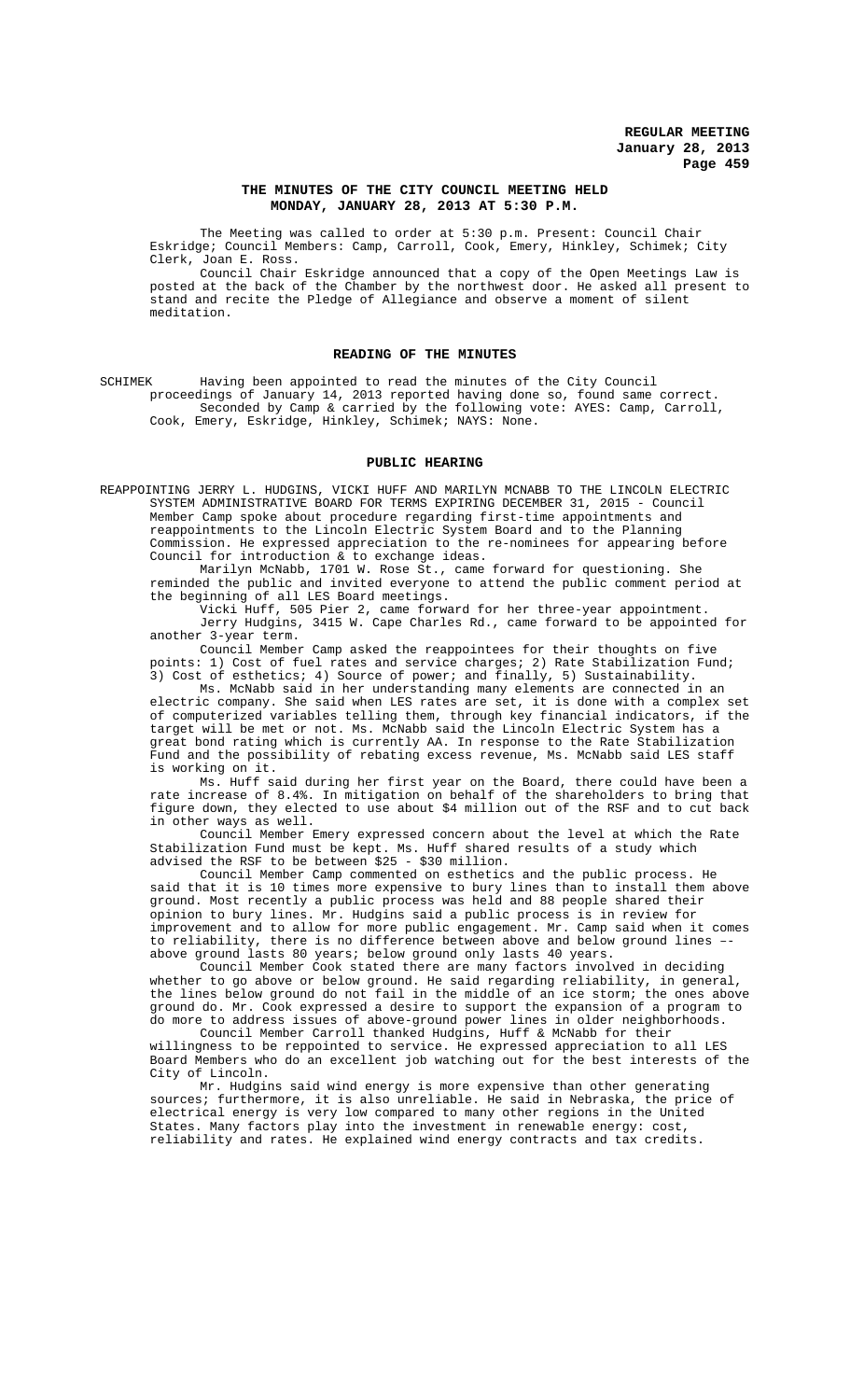In response to nuclear energy, Ms. McNabb said large plants that we are used to today are obsolete and expensive to operate. Smaller nuclear plants are the direction of the industry. Ms. McNabb also reported that 2,000 residential customers participated in the Sustainable Energy Program thereby reducing onpeak demand by 15 megawatts. For comparison, Mr. Hudgins said this past summer's peak demand was 780 megawatts.

Council Member Camp thanked the reappointees and recognized other Lincoln Electric System representatives who were present: W. Don Nelson, Board Member; Kevin Wailes, Administrator & CEO; and Shelley Sahling-Zart, Vice President & General Counsel.

Council Chair Eskridge expressed appreciation to Hudgins, Huff and McNabb for their service to the City.

This matter was taken under advisement.

APPLICATION OF NAPOLI LLC DBA FLORIO'S ITALIAN STEAKHOUSE AND LOUNGE FOR A CLASS I LIQUOR LICENSE AT 8701 ANDERMATT DRIVE;

MANAGER APPLICATION OF FLORIM RAMADANI FOR NAPOLI LLC DBA FLORIO'S ITALIAN STEAKHOUSE AND LOUNGE AT 8701 ANDERMATT DRIVE - Florim Ramadani, 3111 College St., Grand Island, came forward to take oath and answer questions. He stated that he and his partner own Italian restaurants in Grand Island & Hastings and plan to move to Lincoln in the future.

This matter was taken under advisement.

APPLICATION OF SELAMA LLC DBA KONG'S LIQUOR FOR A CLASS D LIQUOR LICENSE AT 1401 NORTH 56TH STREET, SUITES 105 & 106;

MANAGER APPLICATION OF FISEHA TESFAZION FOR SELAMA LLC DBA KONG'S LIQUOR AT 1401 NORTH 56TH STREET, SUITE 105 & 106 - Patrick T. O'Brien, 811 S. 13th St., attorney for the applicant, came forward to take oath and answer questions. Mr. O'Brien said Mr. Testafazion has experience in successfully operating other liquor establishments.

Fiseha Testafazion, 1827 J St., came forward to take oath and answer questions.

This matter was taken under advisement.

APPLICATION OF OVERLORD LLC DBA BUNNERS FOR A CLASS I LIQUOR LICENSE AT 2785 SOUTH 17TH STREET;

MANAGER APPLICATION OF THERESA K. MOREY FOR OVERLORD LLC DBA BUNNERS AT 2785 SOUTH  $17^{\text{th}}$ STREET - Theresa Morey, 1616 W. Garfield, came forward to take oath and answer questions.

Matthew Morey, 1616 W. Garfield, came forward to take oath and answer questions. Mr. Morey described their featured hot sandwich known as a bunner. He said their version of a yeast dough bread sandwich in a choice of four to five fillings can be enjoyed with fries & a soda for under \$5. He responded to Council questions by clarifying business hours and describing the extensive remodeling of the interior restaurant.

Mrs. Morey said they have received a warm welcome from residential neighbors.

This matter was taken under advisement.

APPLICATION OF CCW, LLC DBA HUHOT MONGOLIAN GRILL FOR A CLASS I LIQUOR LICENSE AT 2525 PINE LAKE ROAD, SUITE 200;

MANAGER APPLICATION OF ROGER J. KNEIVEL FOR CCW, LLC DBA HUHOT MONGOLIAN GRILL AT 2525 PINE LAKE ROAD, SUITE 200 - Brendan Crowley, 12326 Douglas Circle, Omaha, came forward to take oath and answer questions. Mr. Crowley explained that this HuHot is a second location for Lincoln and it will be managed by Mr. Roger Kneivel. This matter was taken under advisement.

APPROVING LEGENDS BAR & GRILL AS A KENO SATELLITE SITE AT 8300 NORTHWOODS DRIVE - Katrina Coffey, VP of Marketing, Big Red Keno, 11248 John Galt Blvd., Omaha, came forward for approval. She explained the difficult & thorough process to be approved for a Keno site. Ms. Coffey said this location will be the 36<sup>th</sup> Keno satellite site in Lincoln.

Jason Von Kaenel, owner of Legends Bar & Grill, came forward to answer questions.

Council Chair Eskridge shared that various human service organizations in the City & County benefit from Keno funds.

This matter was taken under advisement.

AUTHORIZING A REQUEST TO THE STATE OF NEBRASKA, BOARD OF PUBLIC ROADS CLASSIFICATIONS AND STANDARDS, FOR RELAXATION OF THE MINIMUM DESIGN STANDARDS TO ALLOW TEN FOOT WIDE LANES IN NORTH 33RD STREET FROM P STREET TO HOLDREGE STREET, CITY PROJECT 701775 - Kent Evans, Public Works & Utilities/Engineering Services, came forward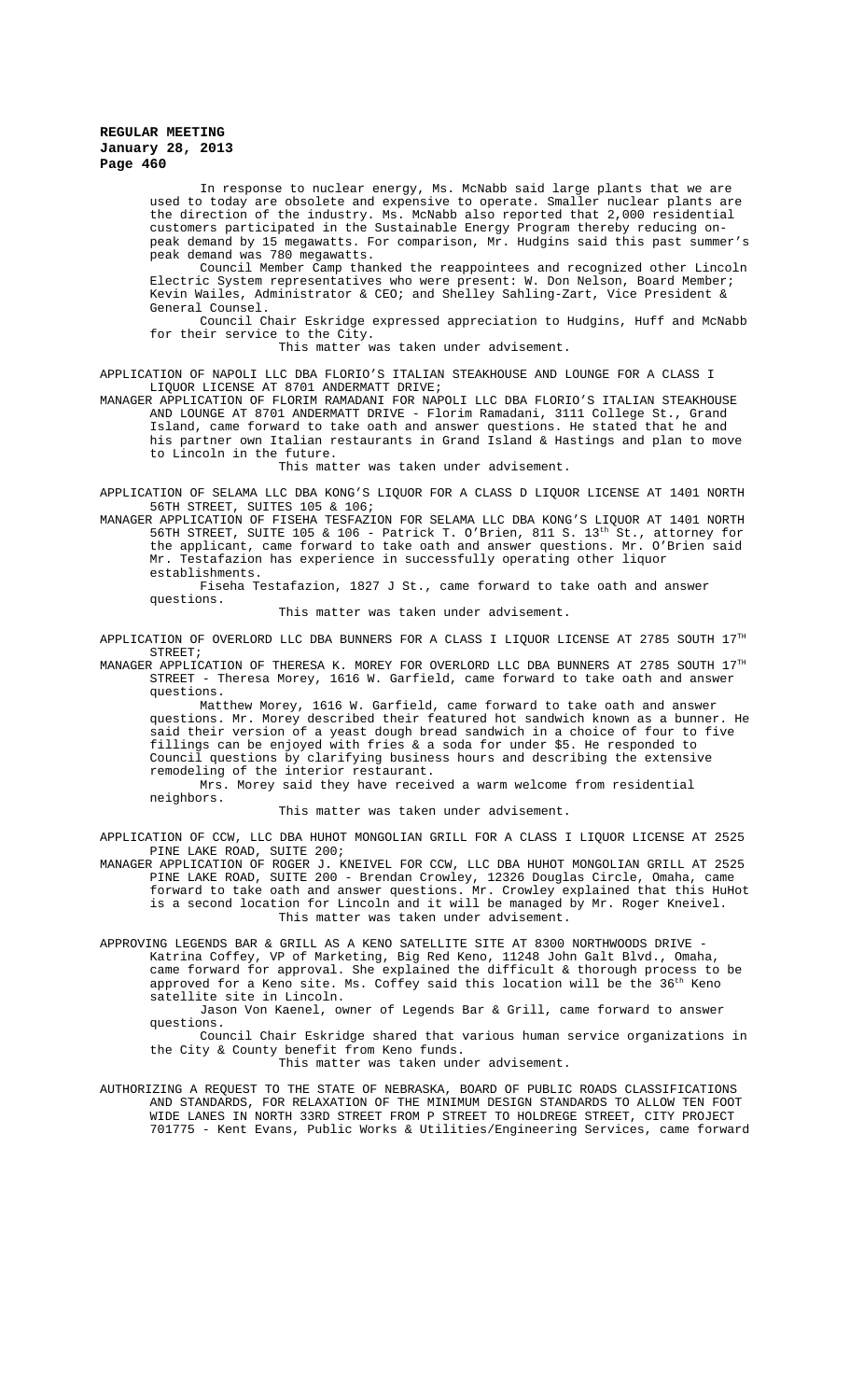to discuss the reconstruction project on  $33^{rd}$  Street involving milling & overlay on existing 10-ft. wide lanes. If widening increases to 11-ft. lanes, it would have a major impact on the economy: cost to City would be 75% more, curbs & gutters would have to be replaced, property owners on each side would lose two feet and fifty-eight trees along the corridor would have to be removed.

Roger Figard, PWU/Engineering Services, came forward to answer questions. He said he has a seat on the State of Nebraska Board of Public Roads. One of the goals of this project is to comply with ADA at the corners. Mr. Figard explained that there is no apparent increased safety risk on this stretch as compared to other stretches. He expressed optimism that the Board will approve the relaxation and stay with 10-ft. lane widths. He believes the Board is more sensitive to environmental impacts than with costs.

In response to Council Member Camp's question about lane width observations, Mr. Figard said it varies from location to location. While he is more comfortable with 11-ft. wide lanes, the City has taken the following components into consideration at this location: truck counts; traffic volumes; speed limit; and lack of accidents.

This matter was taken under advisement.

- APPROVING A FEE FOR THE LIFT ASSIST SERVICE PERFORMED BY LINCOLN FIRE AND RESCUE IN THE AMOUNT OF \$250.00, PURSUANT TO SECTION 2.20.200 OF THE LINCOLN MUNICIPAL CODE - Rod Confer, City Attorney, came forward to explain the reasoning for setting fees for certain services performed by LFR. He said it only applies to assisted living facilities and nursing care facilities who call Lincoln Fire & Rescue and ask them to come out and assist with their patients. In August, the City Council passed an ordinance to approve the lift assist fee; this is the second part of the process which actually sets the \$250 amount. Mr. Confer said the fee may be a deterrent for these facilities to call LFR rather than hiring their own employees who are able to do this type of work. This matter was taken under advisement.
- APPROVING A CONSULTANT AGREEMENT BETWEEN THE CITY OF LINCOLN AND AMERITAS INVESTMENT CORP. FOR FINANCIAL CONSULTING SERVICES FOR PROFESSIONAL ASSISTANCE IN THE ISSUANCE OF DEBT SECURITIES BY THE CITY FOR A FOUR YEAR TERM - Steve Hubka, City Finance Director, came forward in support of retaining Ameritas Investment Corp., and specifically Scott Keene, as their representative. He rated Mr. Keene highly in his long-time role as the City's financial advisor, his work in underwriting bond issues, his advice in debt issuances and his general promptness in returning calls/emails.

Scott Keene, Ameritas Investment Corp., came forward to answer bond questions. He said that over the last five years, twenty-three issues were brought to market for the City. Twelve issues were sold on a competitive basis; eleven were sold on a negotiated basis. Mr. Keene said Ameritas relies very heavily on bidders across the country. Negotiated issues are traditionally done through Ameritas as the lead banker on those financings – other firms have participated – but Ameritas is the lead banker. Mr. Keene offered on behalf of the 1,000 employees of Ameritas who live in the City of Lincoln, many thanks.

Don Herz, 1817 St. Andrews Place, came forward in support of the professional service agreement with Ameritas. He said the City of Lincoln is considered to be one of the better financially managed cities in the country. He said the key indicator to support this is the AAA ratings from Moody's and Standard & Poor's. This base rating for general obligation bonds raises the vote for all of the entities within the City: LES; Lincoln Water System; Lincoln Wastewater System; and the Parking System. Mr. Herz said Ameritas, as the City's financial advisor, has played a key part in achieving and maintaining this level of excellence. Mr. Herz said during most of his 12-year tenure in the Finance Department, he was able to work with Scott Keene.

- This matter was taken under advisement.
- APPROVING FIVE CONTRACT AGREEMENTS BETWEEN THE CITY OF LINCOLN, LANCASTER COUNTY AND THE LINCOLN-LANCASTER COUNTY PUBLIC BUILDING COMMISSION AND ALL MAKES OFFICE EQUIPMENT, AOI CORPORATION, OFFICE INTERIORS & DESIGN, PAY-LESS OFFICE PRODUCTS AND STAPLES, INC. FOR THE ANNUAL SUPPLY OF OFFICE SEATING, PURSUANT TO BID NO. 12-249, FOR FOUR-YEAR TERMS WITH THE OPTION TO RENEW FOR ONE ADDITIONAL FOUR-YEAR TERM;
- APPROVING TWO CONTRACT AGREEMENTS BETWEEN THE CITY OF LINCOLN AND LESOING'S INC. AND STEPHENSON TRUCK REPAIR, INC. FOR THE ANNUAL REQUIREMENTS FOR AUTOMOTIVE PAINT AND BODY WORK, PURSUANT TO QUOTE NO. 3997, FOR TWO YEAR TERMS WITH THE OPTION TO RENEW FOR ONE ADDITIONAL TWO-YEAR TERM - Vince Mejer, Purchasing Agent, came forward to answer questions.

This matter was taken under advisement.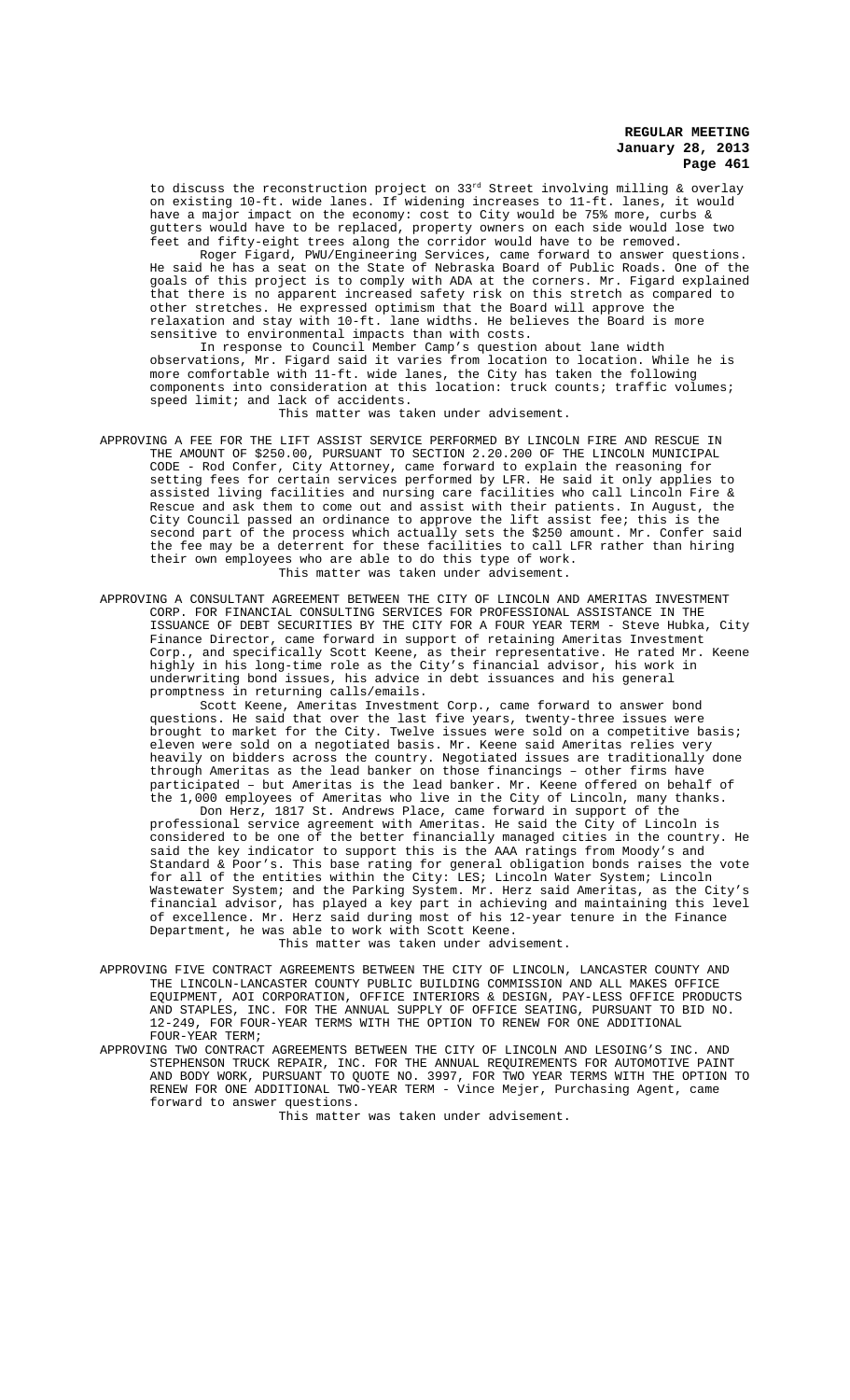# **COUNCIL ACTION**

#### **REPORTS OF CITY OFFICERS**

APPOINTING MANDY R. HATCHER TO THE VETERANS MEMORIAL ADVISORY COUNCIL FOR A TERM EXPIRING NOVEMBER 1, 2015 - CLERK read the following resolution, introduced by Lloyd Hinkley, who moved its adoption:<br>A-87176 BE IT RESOLVED by the City Counc BE IT RESOLVED by the City Council of the City of Lincoln, Nebraska: That the appointment of Mandy R. Hatcher to the Veterans Memorial Garden Advisory Council for a term expiring November 1, 2015, is hereby approved. Introduced by Lloyd Hinkley Seconded by Emery & carried by the following vote: AYES: Camp, Carroll,

REAPPOINTING JERRY L. HUDGINS, VICKI HUFF AND MARILYN MCNABB TO THE LINCOLN ELECTRIC SYSTEM ADMINISTRATIVE BOARD FOR TERMS EXPIRING DECEMBER 31, 2015 (P.H. CON'T TO 1/28/13) - CLERK read the following resolution, introduced by Doug Emery, who

Cook, Emery, Eskridge, Hinkley, Schimek; NAYS: None.

moved its adoption:<br>A-87177 BE IT RESOLVE A-87177 BE IT RESOLVED by the City Council of the City of Lincoln, Nebraska: That the reappointment of Jerry L. Hudgins, Vicki Huff, and Marilyn McNabb to the Lincoln Electric System Administrative Board for terms expiring December 31, 2015, is hereby approved.

Introduced by Doug Emery Seconded by Camp & carried by the following vote: AYES: Camp, Carroll, Cook, Emery, Eskridge, Hinkley, Schimek; NAYS: None.

- CLERK'S LETTER AND MAYOR'S APPROVAL OF RESOLUTIONS AND ORDINANCES PASSED BY THE CITY COUNCIL ON JANUARY 7, 2013 - CLERK presented said report which was placed on file in the Office of the City Clerk. **(27-1)**
- CLERK'S LETTER AND MAYOR'S APPROVAL OF RESOLUTIONS AND ORDINANCES PASSED BY THE CITY COUNCIL ON JANUARY 14, 2013 - CLERK presented said report which was placed on file in the Office of the City Clerk. **(27-1)**

#### **PETITIONS & COMMUNICATIONS**

SETTING THE HEARING DATE OF MONDAY, FEBRUARY 11, 2013 AT 3:00 P.M. FOR THE APPLICATION OF TLD FOODS, INC. DBA SAM & LOUIE'S FOR A CLASS IK LIQUOR LICENSE LOCATED AT 1332 P STREET, SUITE A - CLERK read the following resolution, introduced by DiAnna Schimek, who moved its adoption:<br>A-87178 BE IT RESOLVED by the City Counc:

BE IT RESOLVED by the City Council, of the City of Lincoln, that a hearing date is hereby set for Monday, February 11, 2013, at 3:00 p.m. or as soon thereafter as possible in the City Council Chambers, County-City Building, 555 S. 10th St., Lincoln, NE for the application of TLD Foods, Inc. dba Sam & Louie's for a Class IK liquor license at 1332 P Street, Suite A. If the Police Dept. is unable to complete the investigation by said time,

a new hearing date will be set. Introduced by DiAnna Schimek

Seconded by Carroll & carried by the following vote: AYES: Camp, Carroll, Cook, Emery, Eskridge, Hinkley, Schimek; NAYS: None.

SETTING THE HEARING DATE OF MONDAY, FEBRUARY 11, 2013 AT 3:00 P.M. FOR THE APPLICATION OF VINA MARKET I, LLC DBA VINA MARKET FOR A CLASS C LIQUOR LICENSE LOCATED AT 611 N. 27TH STREET - CLERK read the following resolution, introduced by DiAnna Schimek, who moved its adoption:

A-87179 BE IT RESOLVED by the City Council, of the City of Lincoln, that a hearing date is hereby set for Monday, February 11, 2013, at 3:00 p.m. or as soon thereafter as possible in the City Council Chambers, County-City Building, 555 S. 10th St., Lincoln, NE for the application of Vina Market I, LLC dba Vina Market for a Class C liquor license at 611 N. 27th Street.

If the Police Dept. is unable to complete the investigation by said time, a new hearing date will be set.

Introduced by DiAnna Schimek Seconded by Carroll & carried by the following vote: AYES: Camp, Carroll, Cook, Emery, Eskridge, Hinkley, Schimek; NAYS: None.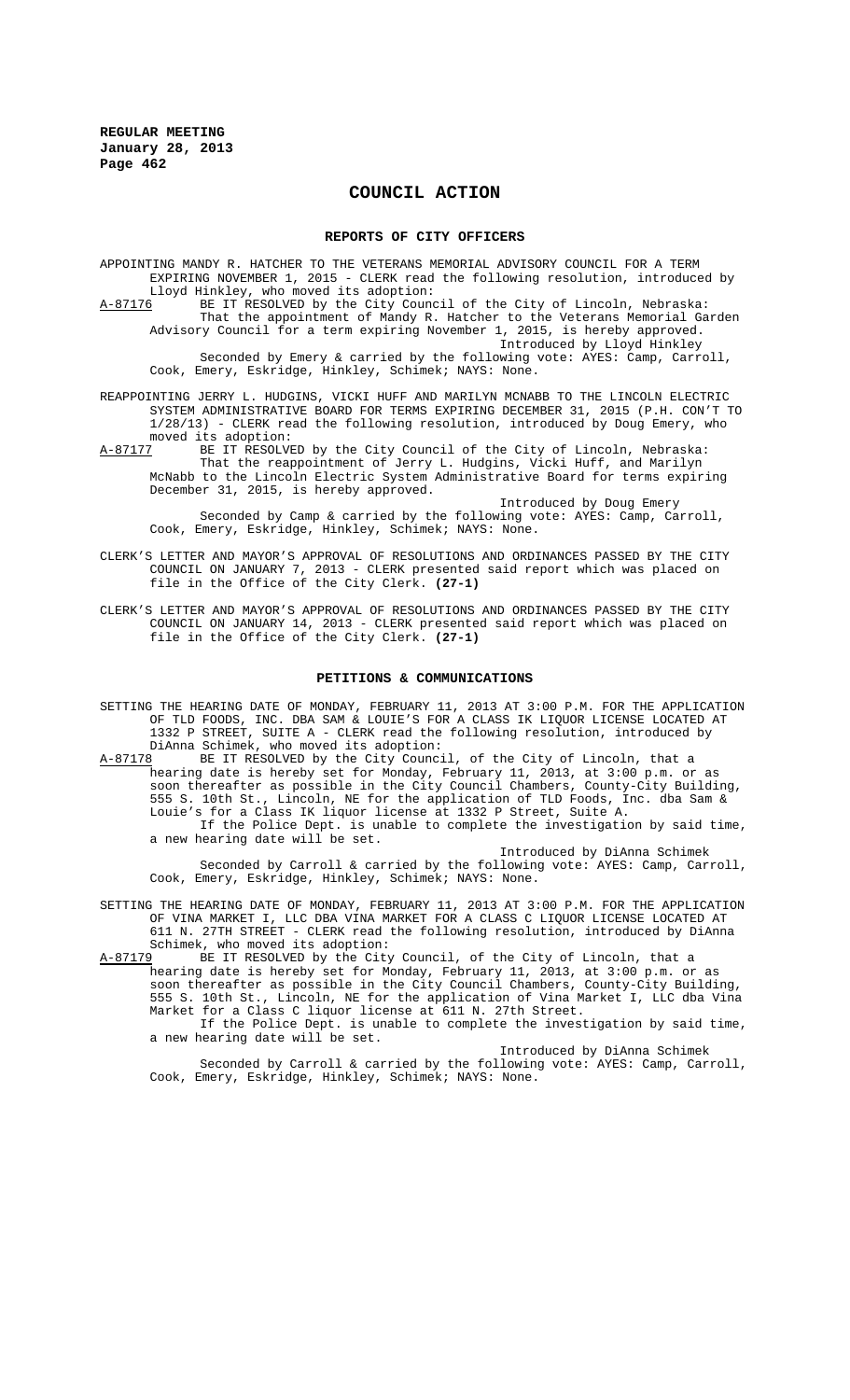PLACED ON FILE IN THE OFFICE OF THE CITY CLERK:

Administrative Amendment No. 12065 to Special Permit No. 421D, Carriage Hill Community Unit Plan, approved by the Planning Director on January 16, 2013 requested by Mahris Custom Homes to permit a building addition and reduce the yard for two, two-family dwellings adjacent to the east lot line on property generally located near S. 80th Street and A Street. Administrative Amendment No. 12072 to Change of Zone No. 05026B, Apple's Way Planned Unit Development, approved by the Planning Director on January 16, 2013 requested by Neighbors Family Homes to adjust the rear setback for Lot 8, Block 1 (6304 Pomodoro Court) from 30 feet to 27 feet on property generally located near S. 63rd Street and Highway 2.

#### **MISCELLANEOUS REFERRALS - NONE**

#### **LIQUOR RESOLUTIONS**

APPLICATION OF NAPOLI LLC DBA FLORIO'S ITALIAN STEAKHOUSE AND LOUNGE FOR A CLASS I LIQUOR LICENSE AT 8701 ANDERMATT DRIVE - CLERK read the following resolution, introduced by Jon Camp, who moved its adoption for approval:

A-87180 BE IT RESOLVED by the City Council of the City of Lincoln, Nebraska: That after hearing duly had as required by law, consideration of the facts of this application, the Nebraska Liquor Control Act, and the pertinent City ordinances, the City Council recommends that the application of Napoli LLC dba Florio's Italian Steakhouse and Lounge for a Class "I" liquor license at 8701 Andermatt Drive, Lincoln, Nebraska, for the license period ending April 30, 2013, be approved with the condition that:<br>2013, be approved with the condition that:<br>1. Applicant must successfully c

Applicant must successfully complete the responsible beverage server training course required by Section 5.04.035 of the Lincoln Municipal Code within 30 days of approval of this resolution.

2. The premises must comply in every respect with all city and state regulations.

The City Clerk is directed to transmit a copy of this resolution to the Nebraska Liquor Control Commission.

Introduced by Jon Camp

Seconded by Carroll & carried by the following vote: AYES: Camp, Carroll, Cook, Emery, Eskridge, Hinkley, Schimek; NAYS: None.

MANAGER APPLICATION OF FLORIM RAMADANI FOR NAPOLI LLC DBA FLORIO'S ITALIAN STEAKHOUSE AND LOUNGE AT 8701 ANDERMATT DRIVE - CLERK read the following resolution,

introduced by Jon Camp, who moved its adoption for approval:<br>A-87181 WHEREAS, Napoli LLC dba Florio's Italian Steakhouse a WHEREAS, Napoli LLC dba Florio's Italian Steakhouse and Lounge located at 8701 Andermatt Drive, Lincoln, Nebraska has been approved for a Retail Class "I" liquor license, and now requests that Florim Ramadani be named manager;

WHEREAS, Florim Ramadani appears to be a fit and proper person to manage said business.

NOW, THEREFORE, BE IT RESOLVED by the City Council of the City of Lincoln, Nebraska:

That after hearing duly had as required by law, consideration of the facts of this application, the Nebraska Liquor Control Act, and the pertinent City ordinances, the City Council recommends that Florim Ramadani be approved as manager of this business for said licensee. The City Clerk is directed to transmit a copy of this resolution to the Nebraska Liquor Control Commission. Introduced by Jon Camp

Seconded by Carroll & carried by the following vote: AYES: Camp, Carroll, Cook, Emery, Eskridge, Hinkley, Schimek; NAYS: None.

APPLICATION OF SELAMA LLC DBA KONG'S LIQUOR FOR A CLASS D LIQUOR LICENSE AT 1401 NORTH 56TH STREET, SUITES 105 & 106 - CLERK read the following resolution, introduced

by Jon Camp, who moved its adoption for approval:<br>A-87182 BE IT RESOLVED by the City Council of the O BE IT RESOLVED by the City Council of the City of Lincoln, Nebraska: That after hearing duly had as required by law, consideration of the facts of this application, the Nebraska Liquor Control Act, and the pertinent City ordinances, the City Council recommends that the application of Selama LLC dba Kong's Liquor for a Class "D" liquor license at 1401 North 56th Street, Suites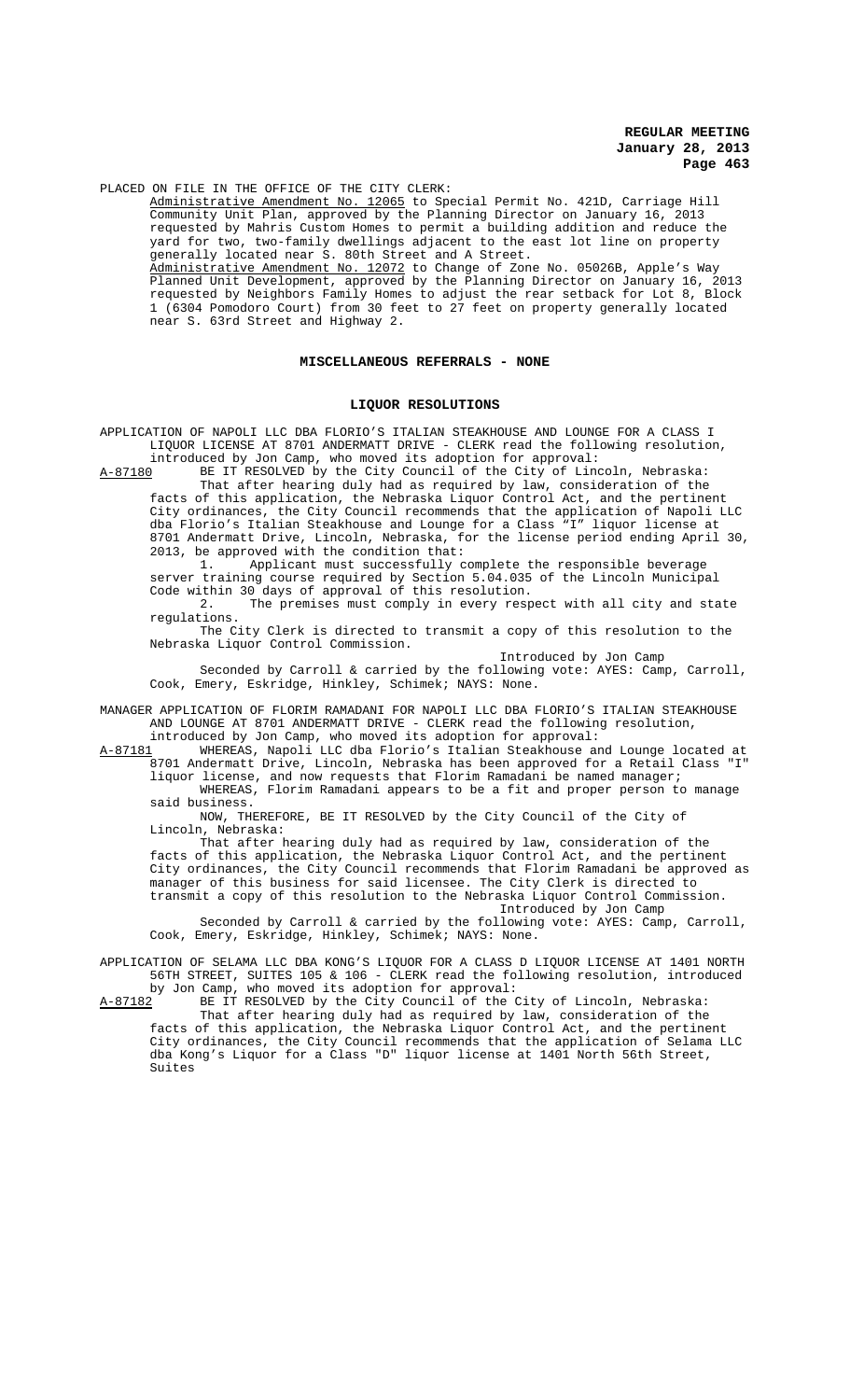105 and 106, Lincoln, Nebraska, for the license period ending April 30, 2013, be approved with the condition that the premises must comply in every respect with all city and state regulations.

The City Clerk is directed to transmit a copy of this resolution to the Nebraska Liquor Control Commission.

Introduced by Jon Camp

Seconded by Carroll & carried by the following vote: AYES: Camp, Carroll, Cook, Emery, Eskridge, Hinkley, Schimek; NAYS: None.

MANAGER APPLICATION OF FISEHA TESFAZION FOR SELAMA LLC DBA KONG'S LIQUOR AT 1401 NORTH 56TH STREET, SUITE 105 & 106 - CLERK read the following resolution, introduced

by Jon Camp, who moved its adoption for approval:<br>A-87183 WHEREAS, Selama LLC dba Kong's Liquor locate A-87183 WHEREAS, Selama LLC dba Kong's Liquor located at 1401 North 56th Street, Suites 105 and 106, Lincoln, Nebraska has been approved for a Retail Class "D"

liquor license, and now requests that Fiseha Tesfazion be named manager; WHEREAS, Fiseha Tesfazion appears to be a fit and proper person to manage

said business. NOW, THEREFORE, BE IT RESOLVED by the City Council of the City of Lincoln, Nebraska:

That after hearing duly had as required by law, consideration of the facts of this application, the Nebraska Liquor Control Act, and the pertinent City ordinances, the City Council recommends that Fiseha Tesfazion be approved as manager of this business for said licensee. The City Clerk is directed transmit a copy of this resolution to the Nebraska Liquor Control Commission.

Introduced by Jon Camp Seconded by Carroll & carried by the following vote: AYES: Camp, Carroll, Cook, Emery, Eskridge, Hinkley, Schimek; NAYS: None.

APPLICATION OF OVERLORD LLC DBA BUNNERS FOR A CLASS I LIQUOR LICENSE AT 2785 SOUTH 17TH STREET - CLERK read the following resolution, introduced by Jon Camp, who moved its adoption for approval:

A-87184 BE IT RESOLVED by the City Council of the City of Lincoln, Nebraska: That after hearing duly had as required by law, consideration of the

facts of this application, the Nebraska Liquor Control Act, and the pertinent City ordinances, the City Council recommends that the application of Overlord LLC dba Bunners for a Class "I" liquor license at 2785 South 17th Street, Lincoln, Nebraska, for the license period ending April 30, 2013, be approved with the condition that:

1. There be no business or personal alcohol related offenses by the applicant within the first year after approval.<br>2. Applicant must successfully comple

Applicant must successfully complete the responsible beverage server training course required by Section 5.04.035 of the Lincoln Municipal Code within 30 days of approval of this resolution.

3. The premises must comply in every respect with all city and state regulations.

The City Clerk is directed to transmit a copy of this resolution to the Nebraska Liquor Control Commission.

Introduced by Jon Camp Seconded by Carroll & carried by the following vote: AYES: Camp, Carroll, Cook, Emery, Eskridge, Hinkley, Schimek; NAYS: None.

MANAGER APPLICATION OF THERESA K. MOREY FOR OVERLORD LLC DBA BUNNERS AT 2785 SOUTH  $17^{\text{\tiny{TH}}}$ STREET - CLERK read the following resolution, introduced by Jon Camp, who moved

its adoption for approval:<br>A-87185 WHEREAS, Overlord LJ A-87185 WHEREAS, Overlord LLC dba Bunners located at 2785 South 17th Street, Lincoln, Nebraska has been approved for a Retail Class "I" liquor license, and

now requests that Theresa K. Morey be named manager; WHEREAS, Theresa K. Morey appears to be a fit and proper person to manage said business.

NOW, THEREFORE, BE IT RESOLVED by the City Council of the City of Lincoln, Nebraska:

That after hearing duly had as required by law, consideration of the facts of this application, the Nebraska Liquor Control Act, and the pertinent City ordinances, the City Council recommends that Theresa K. Morey be approved as manager of this business for said licensee. The City Clerk is directed to transmit a copy of this resolution to the Nebraska Liquor Control Commission. Introduced by Jon Camp

Seconded by Carroll & carried by the following vote: AYES: Camp, Carroll, Cook, Emery, Eskridge, Hinkley, Schimek; NAYS: None.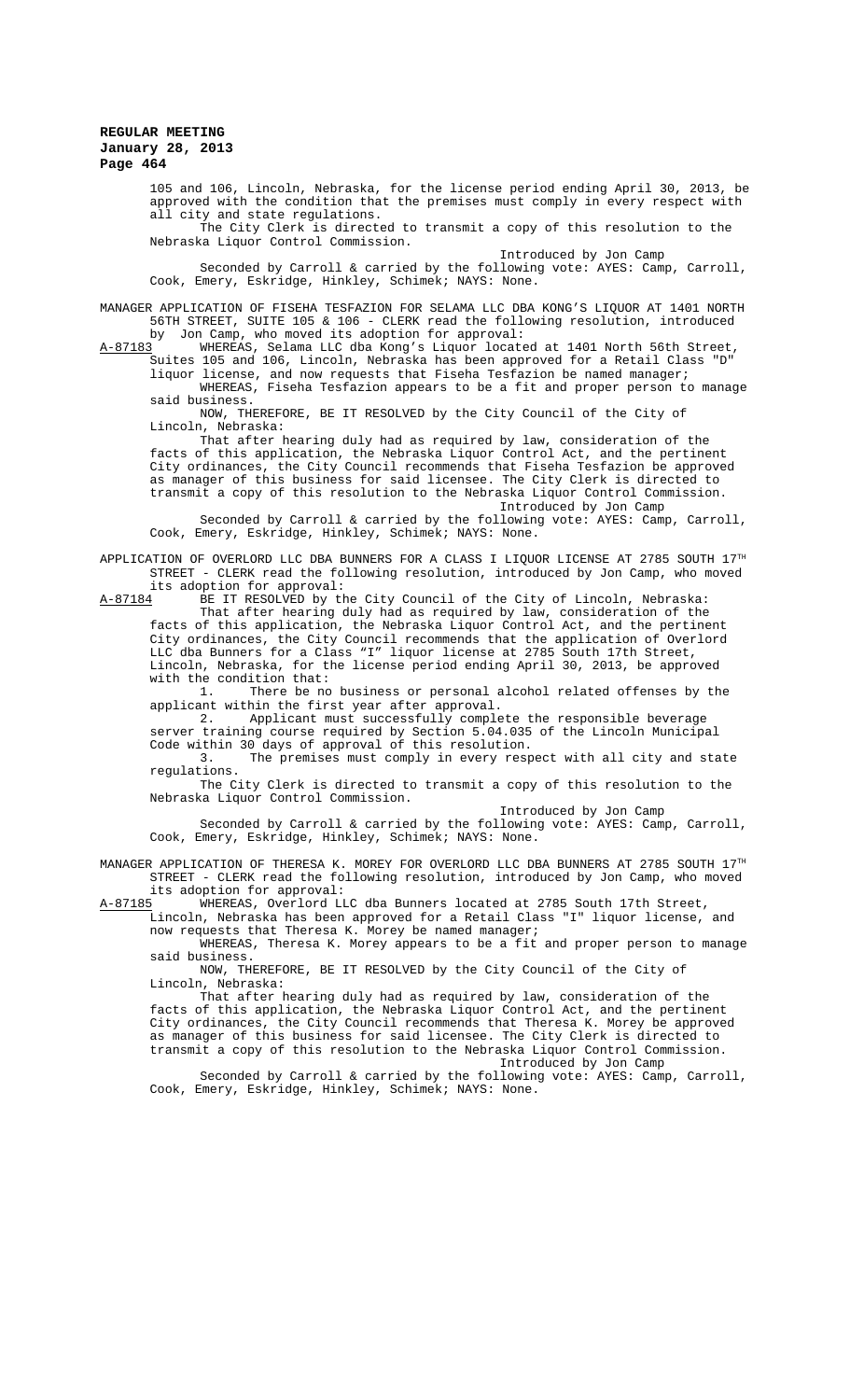APPLICATION OF CCW, LLC DBA HUHOT MONGOLIAN GRILL FOR A CLASS I LIQUOR LICENSE AT 2525 PINE LAKE ROAD, SUITE 200 - CLERK read the following resolution, introduced by Jon Camp, who moved its adoption for approval:

A-87186 BE IT RESOLVED by the City Council of the City of Lincoln, Nebraska:

That after hearing duly had as required by law, consideration of the facts of this application, the Nebraska Liquor Control Act, and the pertinent City ordinances, the City Council recommends that the application of CCW, LLC dba Huhot Mongolian Grill for a Class "I" liquor license at 2525 Pine Lake Road, Suite 200, Lincoln, Nebraska, for the license period ending April 30, 2013, be approved with the condition that:<br>1. Applicant must succe

Applicant must successfully complete the responsible beverage server training course required by Section 5.04.035 of the Lincoln Municipal Code within 30 days of approval of this resolution.

2. The premises must comply in every respect with all city and state regulations.

The City Clerk is directed to transmit a copy of this resolution to the Nebraska Liquor Control Commission.

Introduced by Jon Camp Seconded by Carroll & carried by the following vote: AYES: Camp, Carroll, Cook, Emery, Eskridge, Hinkley, Schimek; NAYS: None.

MANAGER APPLICATION OF ROGER J. KNEIVEL FOR CCW, LLC DBA HUHOT MONGOLIAN GRILL AT 2525 PINE LAKE ROAD, SUITE 200 - CLERK read the following resolution, introduced by

Jon Camp, who moved its adoption for approval:<br>A-87187 WHEREAS, CCW, LLC dba Huhot Mongolian Gr: WHEREAS, CCW, LLC dba Huhot Mongolian Grill located at 2525 Pine Lake Road, Suite 200, Lincoln, Nebraska has been approved for a Retail Class "I"

liquor license, and now requests that Roger J. Kneivel be named manager; WHEREAS, Roger J. Kneivel appears to be a fit and proper person to manage said business.

NOW, THEREFORE, BE IT RESOLVED by the City Council of the City of Lincoln, Nebraska:

That after hearing duly had as required by law, consideration of the facts of this application, the Nebraska Liquor Control Act, and the pertinent City ordinances, the City Council recommends that Roger J. Kneivel be approved as manager of this business for said licensee. The City Clerk is directed to transmit a copy of this resolution to the Nebraska Liquor Control Commission. Introduced by Jon Camp

Seconded by Carroll & carried by the following vote: AYES: Camp, Carroll, Cook, Emery, Eskridge, Hinkley, Schimek; NAYS: None.

### ORDINANCES - 2<sup>ND</sup> READING & RELATED RESOLUTIONS (as required) - NONE

#### **PUBLIC HEARING - RESOLUTIONS**

APPROVING LEGENDS BAR & GRILL AS A KENO SATELLITE SITE AT 8300 NORTHWOODS DRIVE - CLERK read the following resolution, introduced by Lloyd Hinkley, who moved its

adoption:<br>A-87188 WH WHEREAS, the City of Lincoln and the County of Lancaster, Nebraska have entered into an Interlocal Agreement for the purpose of providing for a joint City-County keno lottery; and

WHEREAS, the City has entered into a contract for the operation of a keno type lottery with EHPV Lottery Services, LLC, a Nebraska limited liability company; and

WHEREAS, Section 5 of the Interlocal Agreement and Section 3(b) of the Keno Contract grant the City the authority to approve all satellite locations within the corporate limits of Lincoln; and

WHEREAS, all requirements under the Interlocal Agreement and the Keno Contract governing the establishment and location of keno satellite sites have been met.

NOW, THEREFORE, BE IT RESOLVED by the City Council of the City of Lincoln, Nebraska that a keno satellite site is hereby authorized at the

location of Legends Bar & Grill, 8300 Northwoods Drive, Lincoln, NE 68505. The City Clerk is directed to return an executed copy of this Resolution

to Legends Bar & Grill.

Introduced by Lloyd Hinkley Seconded by Carroll & carried by the following vote: AYES: Camp, Carroll, Cook, Emery, Eskridge, Hinkley, Schimek; NAYS: None.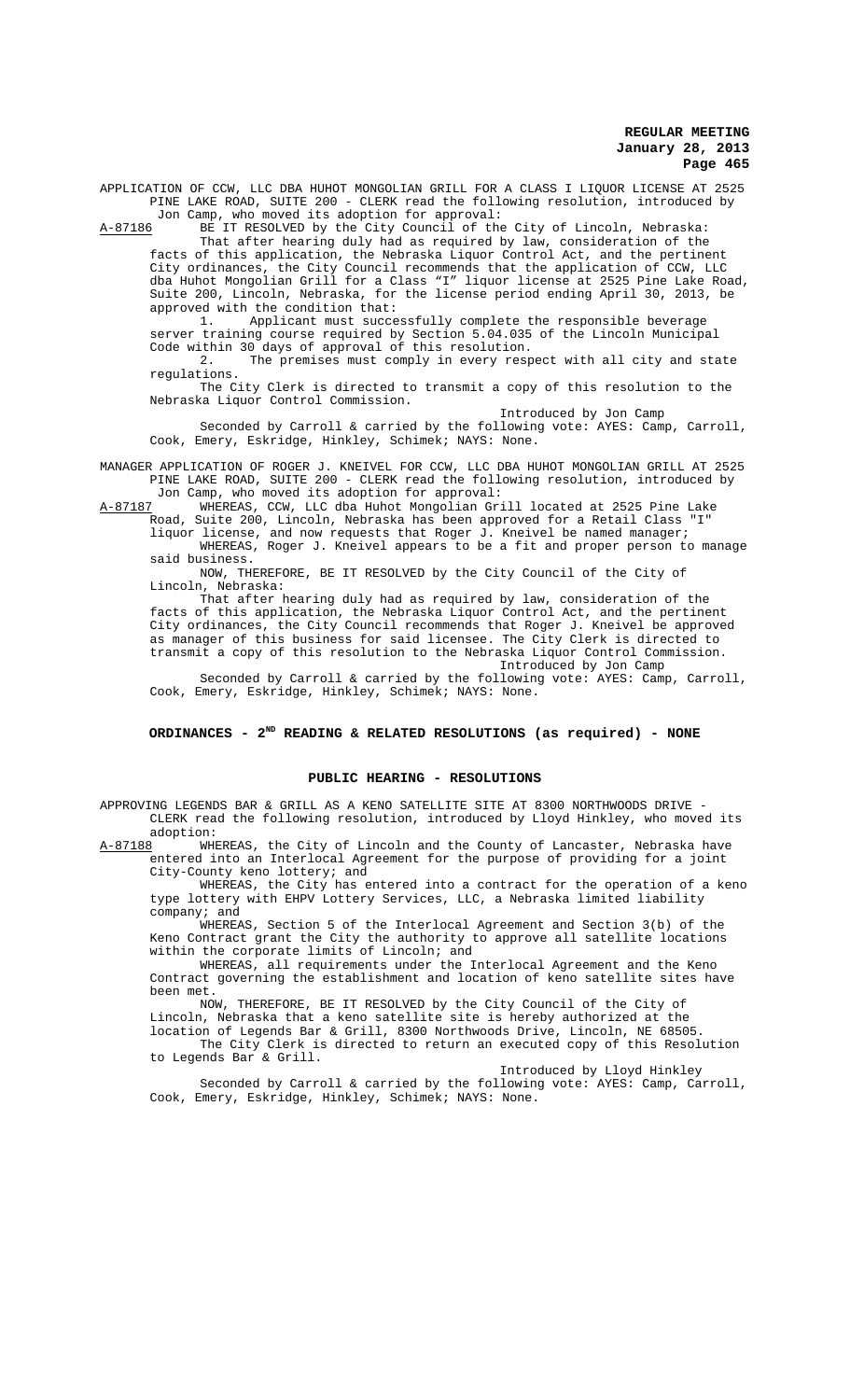AUTHORIZING A REQUEST TO THE STATE OF NEBRASKA, BOARD OF PUBLIC ROADS CLASSIFICATIONS AND STANDARDS, FOR RELAXATION OF THE MINIMUM DESIGN STANDARDS TO ALLOW TEN FOOT WIDE LANES IN NORTH 33RD STREET FROM P STREET TO HOLDREGE STREET, CITY PROJECT 701775 - CLERK read the following resolution, introduced by Lloyd Hinkley, who

moved its adoption:<br>A-87189 WHEREAS, the WHEREAS, the State of Nebraska, Board of Public Roads Classifications and Standards has established a minimum lane width of 11 feet for Urban Arterial Streets; and

WHEREAS, the 10 foot wide lanes proposed for City Project 701775 - North 33rd Street from P to Holdrege Street, do not meet such minimum design standard for lane widths on Urban Arterial Streets; and

WHEREAS, the City of Lincoln desires to request a modification of the Standards by the Board of Public Roads Classification and Standards so as to reduce the overall construction costs, increase the park space distance between the proposed back-of-curb and front-of -sidewalk along both sides of the street, and reduce the need for tree removal; and

WHEREAS, the City of Lincoln believes that the granting of such an exception will not impair the safety of traffic within the limits of these projects;

NOW, THEREFORE, BE IT RESOLVED by the City Council of the City of Lincoln, Nebraska:

Pursuant to Neb. Rev. Stat. § 39-2113(6) (Reissue 2008), the City of Lincoln does hereby request the Board of Public Roads Classifications and Standards to grant an exception to the above described minimum design lane width to allow a 10 foot wide street for the following City Project: 701775 - North 33rd Street from P to Holdrege Street.

BE IT FURTHER RESOLVED that the Director of Public Works and Utilities is hereby authorized and directed to forward a copy of this Resolution to the Board of Public Roads Classifications and Standards as a part of the City of Lincoln's request for the design exception.

Introduced by Lloyd Hinkley Seconded by Carroll & carried by the following vote: AYES: Camp, Carroll, Cook, Emery, Eskridge, Hinkley, Schimek; NAYS: None.

APPROVING A FEE FOR THE LIFT ASSIST SERVICE PERFORMED BY LINCOLN FIRE AND RESCUE IN THE AMOUNT OF \$250.00, PURSUANT TO SECTION 2.20.200 OF THE LINCOLN MUNICIPAL CODE - CLERK read the following resolution, introduced by Lloyd Hinkley, who

moved its adoption:<br>A-87190 WHEREAS, on *1* WHEREAS, on August 8, 2012, the City Council passed Ordinance No. 19754 amending Chapter 2.20 of the Lincoln Municipal Code to identify and establish fees for certain services performed by the Lincoln Fire and Rescue Department; and

WHEREAS, the addition of fees will allow users of certain services performed by the Lincoln Fire and Rescue Department to assume more of the responsibility for funding the Department and allow the City of Lincoln to continue to provide a broad range of rescue services; and

WHEREAS, the purpose of this Ordinance is to establish a fee for the Lift<br>Assist service that is regularly performed by the Fire and Rescue Department. Assist service that is regularly performed by the Fire and Rescue Department. NOW, THEREFORE, BE IT RESOLVED by the City Council of the City of Lincoln, Nebraska:

That the City Council, upon review of the recommendation of the Fire and Rescue Department, hereby accepts and adopts the following fee for a response by Lincoln Fire and Rescue personnel to assist in physically moving a person who does not require emergency medical transportation as provided in Section 2.20.200 of the Lincoln Municipal Code. The Lincoln Fire and Rescue Department shall charge \$250.00 for each lift assist as defined in the Code. The fee shall be charged to the assisted living facilities and nursing care facilities where the assists occur.

BE IT FURTHER RESOLVED that, upon the effective date of the fee structure set forth above, any resolution relating to said fee shall be superseded. Introduced by Lloyd Hinkley

Seconded by Carroll & carried by the following vote: AYES: Camp, Carroll, Cook, Emery, Eskridge, Hinkley, Schimek; NAYS: None.

APPROVING A CONSULTANT AGREEMENT BETWEEN THE CITY OF LINCOLN AND AMERITAS INVESTMENT CORP. FOR FINANCIAL CONSULTING SERVICES FOR PROFESSIONAL ASSISTANCE IN THE ISSUANCE OF DEBT SECURITIES BY THE CITY FOR A FOUR YEAR TERM - CLERK read the following resolution, introduced by Lloyd Hinkley, who moved its adoption:

A-87191 BE IT RESOLVED by the City Council of the City of Lincoln, Nebraska: That the attached Consultant Agreement between the City of Lincoln and Ameritas Investment Corp. for Financial Consulting Services for professional assistance in the issuance of debt securities by the City for a four year term,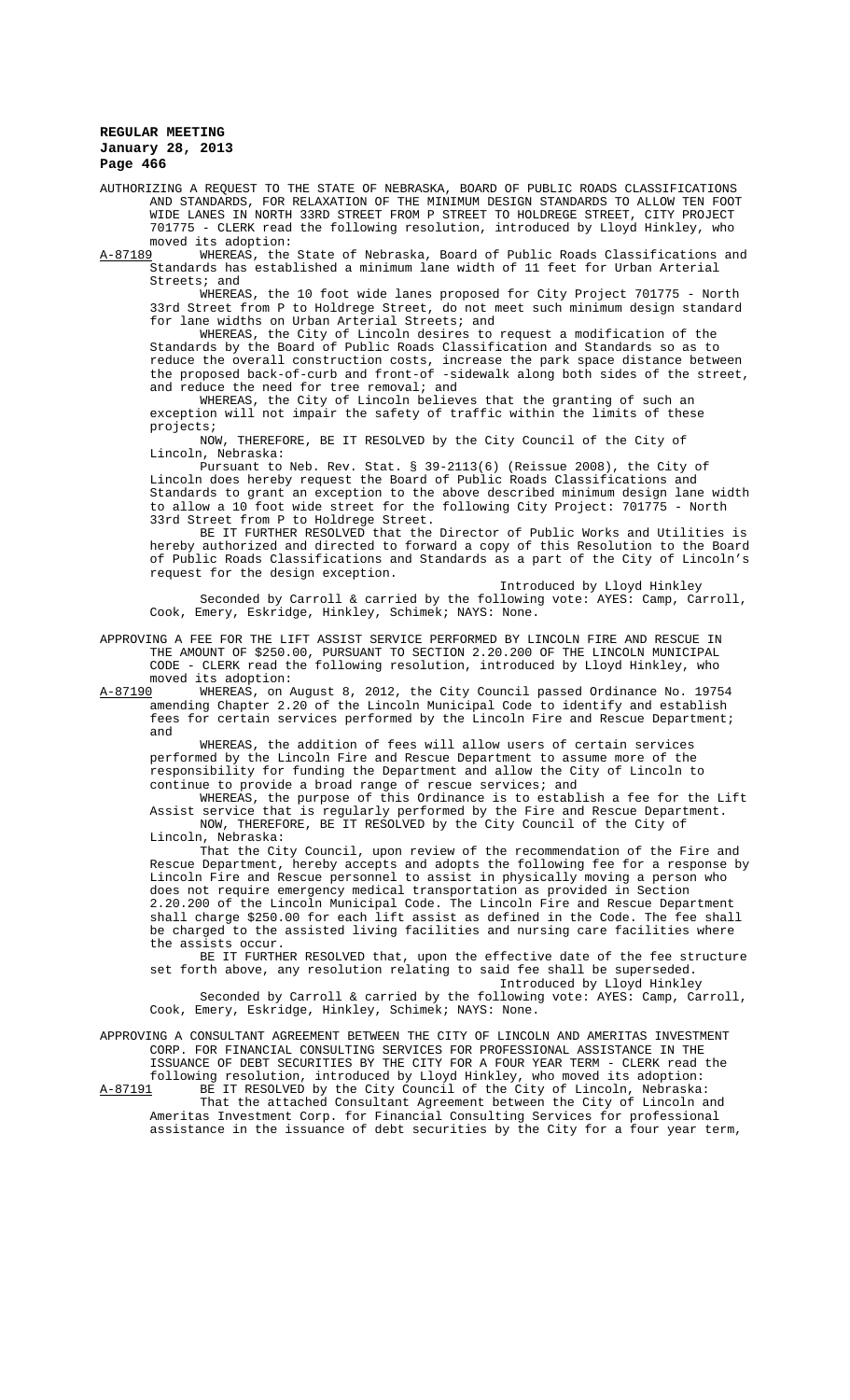in accordance with the terms and conditions contained in said Consultant Agreement, is hereby approved and ratified and the Mayor is authorized to execute the same on behalf of the City of Lincoln.

The City Clerk is directed to return the executed copies of the Consultant Agreement to Steve Hubka, Finance Director, for transmittal to Ameritas Investment Corp.

Introduced by Lloyd Hinkley Seconded by Carroll & carried by the following vote: AYES: Camp, Carroll, Cook, Emery, Eskridge, Hinkley, Schimek; NAYS: None.

APPROVING FIVE CONTRACT AGREEMENTS BETWEEN THE CITY OF LINCOLN, LANCASTER COUNTY AND THE LINCOLN-LANCASTER COUNTY PUBLIC BUILDING COMMISSION AND ALL MAKES OFFICE EQUIPMENT, AOI CORPORATION, OFFICE INTERIORS & DESIGN, PAY-LESS OFFICE PRODUCTS AND STAPLES, INC. FOR THE ANNUAL SUPPLY OF OFFICE SEATING, PURSUANT TO BID NO. 12-249, FOR FOUR-YEAR TERMS WITH THE OPTION TO RENEW FOR ONE ADDITIONAL FOUR-YEAR TERM - CLERK read the following resolution, introduced by Lloyd Hinkley, who moved its adoption:<br>A-87192 BE IT RESOLVED by the City

BE IT RESOLVED by the City Council of the City of Lincoln, Nebraska: That the five attached multi-year Contract Agreements between the City of Lincoln, Lancaster County and the Lincoln-Lancaster County Public Building Commission and All Makes Office Equipment, AOI Corporation, Office Interiors & Design, Pay-Less Office Products and Staples, Inc. for the annual supply of Office Seating, pursuant to Bid No. 12-249, for four-year terms with options to renew for one additional four-year term, upon the terms and conditions as set forth in said Contract Agreements, are hereby approved and the Mayor is authorized to execute the same on behalf of the City of Lincoln.

Introduced by Lloyd Hinkley Seconded by Carroll & carried by the following vote: AYES: Camp, Carroll, Cook, Emery, Eskridge, Hinkley, Schimek; NAYS: None.

APPROVING TWO CONTRACT AGREEMENTS BETWEEN THE CITY OF LINCOLN AND LESOING'S INC. AND STEPHENSON TRUCK REPAIR, INC. FOR THE ANNUAL REQUIREMENTS FOR AUTOMOTIVE PAINT AND BODY WORK, PURSUANT TO QUOTE NO. 3997, FOR TWO YEAR TERMS WITH THE OPTION TO RENEW FOR ONE ADDITIONAL TWO-YEAR TERM - CLERK read the following resolution, introduced by Lloyd Hinkley, who moved its adoption:<br>A-87193 BE IT RESOLVED by the City Council of the City

BE IT RESOLVED by the City Council of the City of Lincoln, Nebraska: That the two attached multi-year Contract Agreements between the City of Lincoln and Lesoing's Inc. and Stephenson Truck Repair, Inc. for the annual requirements for Automotive Paint and Body Work, pursuant to Quote No. 3997, for two-year terms with options to renew for one additional two-year term, upon the terms and conditions as set forth in said Contract Agreements, are hereby approved and the Mayor is authorized to execute the same on behalf of the City of Lincoln.

Introduced by Lloyd Hinkley Seconded by Carroll & carried by the following vote: AYES: Camp, Carroll, Cook, Emery, Eskridge, Hinkley, Schimek; NAYS: None.

# ORDINANCE -  $3^{RD}$  READING & RELATED RESOLUTIONS (as required)

|      | AMENDING CHAPTER 24.05 OF THE LINCOLN MUNICIPAL CODE, THE LINCOLN GAS PIPING SYSTEMS |
|------|--------------------------------------------------------------------------------------|
|      | CODE, BY AMENDING SECTION 24.05.010 TO PROVIDE THAT STANDARDS 54 AND 58 OF THE       |
|      | 1992 NATIONAL FIRE PROTECTION ASSOCIATION (NFPA) STANDARDS AS AMENDED FROM TIME      |
|      | TO TIME SHALL BE CONSIDERED PART OF THE LINCOLN GAS PIPING CODE; AMENDING            |
|      | SECTION 24.05.260 TO PROVIDE EXAMINATIONS FOR MASTER OR JOURNEYMAN GAS FITTERS       |
|      | SHALL BE HELD AT DATES, TIMES AND PLACES AS MAY BE DETERMINED BY THE DIRECTOR OF     |
|      | BUILDING AND SAFETY UPON AT LEAST 14 DAYS NOTICE THEREOF; AMENDING SECTION           |
|      | 24.05.350 TO INCREASE CERTAIN EXAMINATION AND REGISTRATION FEES; AND AMENDING        |
|      | SECTION 24.05.380 TO INCREASE CERTAIN PERMIT FEES - PRIOR to reading:                |
| CAMP | Moved MTA #1 to amend Bill No. 13-1 in the following manner:                         |
|      | 1. On page 2, at the end of line 12, delete the number "14" and insert               |
|      | in lieu thereof the number 21.                                                       |

Seconded by Schimek & carried by the following vote: AYES: Camp, Carroll, Cook, Emery, Eskridge, Hinkley, Schimek; NAYS: None.

CLERK Read an ordinance, introduced by Doug Emery, amending Chapter 24.05 of the Lincoln Municipal Code, the Lincoln Gas Piping Systems Code, by amending Section 24.05.010 to provide that the current version of Standards 54 and 58 of the 1992 National Fire Protection Association (NFPA) Standards are on file in the office of the City Clerk and that Standards 54 and 58 as amended from time to time shall be considered part of the Lincoln Gas Piping Code; amending Section 24.05.260 to provide examinations for master or journeyman gas fitters shall be held at dates, times and places as may be determined by the Director of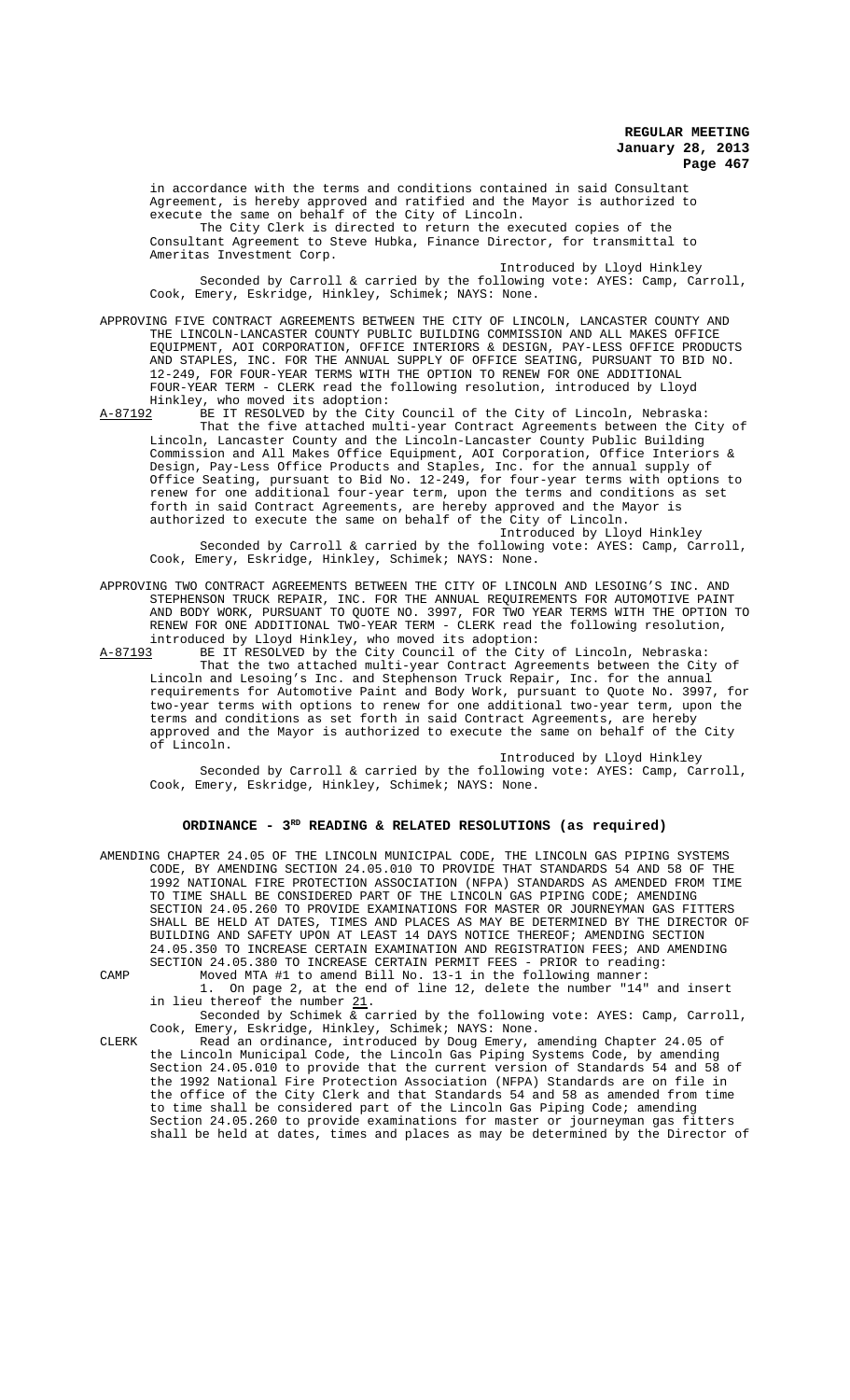Building and Safety upon at least  $\frac{14}{21}$  days notice thereof; amending Section 24.05.350 to increase certain examination and registration fees; amending Section 24.05.380 to increase certain permit fees; and repealing Sections 24.05.010, 24.05.260, 24.05.350, and 24.05.380 of the Lincoln Municipal Code as hitherto existing, the third time.

EMERY Moved to pass the ordinance as amended. Seconded by Carroll & carried by the following vote: AYES: Camp, Carroll, Cook, Emery, Eskridge, Hinkley, Schimek; NAYS: None.

The ordinance, being numbered **#19822**, is recorded in Ordinance Book #28, Page .

AMENDING CHAPTER 8.16 OF THE LINCOLN MUNICIPAL CODE, CONTAGIOUS AND INFECTIOUS DISEASES, BY REPEALING SECTIONS 8.16.010, 8.16.020, 8.16.030, 8.16.040, 8.16.050, 8.16.060, 8.16.070, 8.16.080, AND 8.16.090 IN THEIR ENTIRETY - CLERK read an ordinance, introduced by Doug Emery, repealing Chapter 8.16 of the Lincoln Municipal Code, Contagious and Infectious Diseases, by repealing Sections 8.16.010, 8.16.020, 8.16.030, 8.16.040, 8.16.050, 8.16.060, 8.16.070, 8.16.080, and 8.16.090 in their entirety, the third time.

EMERY Moved to pass the ordinance as read. Seconded by Carroll & carried by the following vote: AYES: Camp, Carroll, Cook, Emery, Eskridge, Hinkley, Schimek; NAYS: None.

The ordinance, being numbered **#19823**, is recorded in Ordinance Book #28, Page .

AMENDING CHAPTER 8.24 OF THE LINCOLN MUNICIPAL CODE, LINCOLN'S NOISE CONTROL ORDINANCE, BY AMENDING SECTION 8.24.080 TO CHANGE REQUIREMENTS FOR REPORTS; AMENDING SECTION 8.24.140 TO CLARIFY EXEMPTION PROVISIONS RELATED TO GOVERNMENT ACTIVITIES; AND AMENDING SECTION 8.24.150 TO UPDATE PROVISIONS FOR APPEAL PROCEDURES - CLERK read an ordinance, introduced by Doug Emery, amending Chapter 8.24 of the Lincoln Municipal Code, Lincoln's Noise Control Ordinance, by amending Section 8.24.080 to change requirements for reports; amending Section 8.24.140 to clarify exemption provisions related to government activities; amending Section 8.24.150 to update provisions for appeal procedures; and repealing Sections 8.24.080, 8.24.140, and 8.24.150 of the Lincoln Municipal Code as hitherto existing, the third time.

EMERY Moved to pass the ordinance as read. Seconded by Carroll & carried by the following vote: AYES: Camp, Carroll, Cook, Emery, Eskridge, Hinkley, Schimek; NAYS: None. The ordinance, being numbered **#19824**, is recorded in Ordinance Book #28, Page .

### ORDINANCES - 1<sup>st</sup> READING & RELATED RESOLUTIONS (as required)

- AUTHORIZING THE ISSUANCE OF NOT TO EXCEED \$9,000,000 AGGREGATE PRINCIPAL AMOUNT OF SOLID WASTE MANAGEMENT REVENUE AND REFUNDING BONDS, AND RELATED MATTERS - CLERK read an ordinance, introduced by DiAnna Schimek, being a Series Ordinance adopted under and pursuant to Ordinance No. 18774 authorizing the issuance of Solid Waste Management Revenue and Refunding Bonds, Series 2013, of the City of Lincoln, Nebraska in an aggregate principal amount not to exceed \$9,000,000 for the purposes of (A) providing for extensions, enlargements and improvements to the City's Solid Waste Management Facilities and (B) providing for the payment and redemption of the City's \$2,800,000 outstanding principial amount Solid Waste Management Revenue Bonds, Series 2006; fixing in part and providing for the fixing in part of the details of the Bonds; authorizing for the sale of the Bonds and the application of the proceeds thereof; authorizing the execution and delivery of certain documents; taking other action in connection with the foregoing; and related matters, the first time.
- CHANGE OF ZONE 10014A APPLICATION OF UNION BANK TO AMEND THE NORTHWOODS PLAZA PLANNED UNIT DEVELOPMENT TO CHANGE THE NUMBER OF DWELLING UNITS FROM 80 TO 150 ON PROPERTY GENERALLY LOCATED AT NORTH 84TH STREET AND HOLDREGE STREET - CLERK read an ordinance, introduced by DiAnna Schimek, amending the Northwoods Plaza Planned Unit Development to increase the number of multi-family dwelling units from 80 to 150, increasing the lot size of Lot 7 by adding in Lot 8, Lot 10 and a small portion of parking area in Outlot A to allow Lot 7 to be used for either 150 multi-family dwelling units or 79,000 sq. ft. of commercial use as an alternative to the previously approved use of Lot 7 for elderly housing or residential health care and relocating the hotel site to Lot 6 to allow Lot 6 to be used for an 86 room hotel or 24,000 sq. ft. of commercial use, on property generally located at North 84th Street and Holdrege Street, the first time.
- CHANGE OF ZONE 12033 AMENDING TITLE 27 OF THE LINCOLN MUNICIPAL CODE (ZONING ORDINANCE) TO REFORMAT CHAPTER 27.72 (HEIGHT AND LOT REGULATIONS) AND TO INCLUDE REGULATIONS THAT WERE NOT CARRIED OVER FROM CHAPTER 27.71 TO 27.72; TO PROVIDE CLARIFICATION AS TO HOW USES ARE REGULATED BY AMENDING CHAPTERS 27.02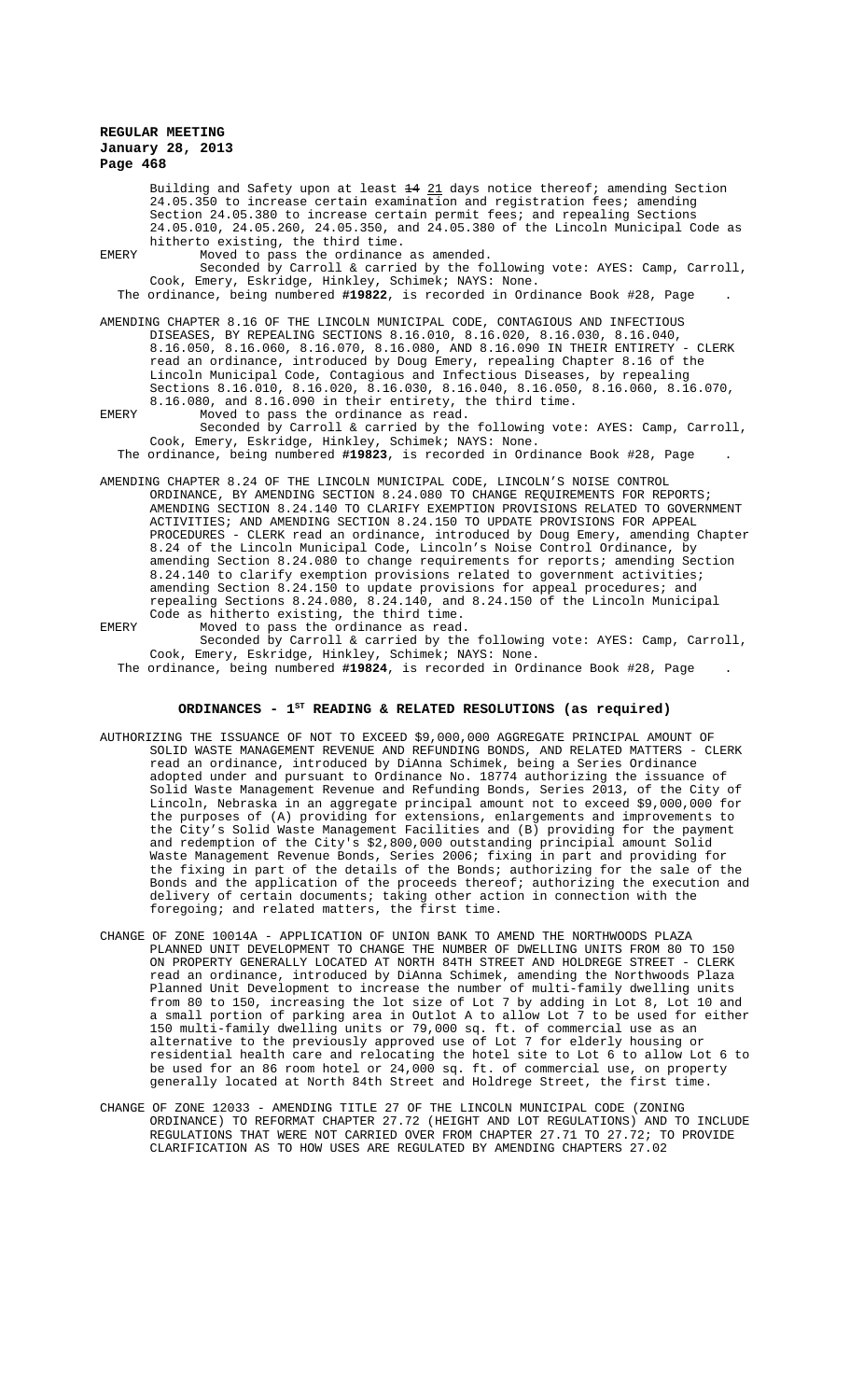DEFINITIONS, 27.06 USE GROUPS, 27.39 H-1 INTERSTATE COMMERCIAL DISTRICT, 27.62 CONDITIONAL USES, 27.63 SPECIAL PERMITS, 27.69 SIGNS, 27.72 HEIGHT AND LOT REGULATIONS (RELATED ITEMS: 13-5, 13R-29)(ACTION DATE: 2/11/13) - CLERK read an ordinance, introduced by DiAnna Schimek, amending Title 27 of the Lincoln Municipal Code (Zoning Ordinance) to reformat Chapter 27.72 (Height and Lot Regulations) and to include regulations that were not carried over from Chapter 27.71 to 27.72; to provide clarification as to how uses are regulated by amending Chapters 27.02 Definitions, 27.06 Use Groups, 27.39 H-1 Interstate Commercial District, 27.62 Conditional Uses, 27.63 Special Permits, 27.69 Signs, 27.72 Height and Lot Regulations, the first time.

- MISC. NO. 12018 APPLICATION OF THE PLANNING DIRECTOR TO AMEND THE CITY OF LINCOLN DESIGN STANDARDS BY AMENDING CHAPTER 3.5 (LANDSCAPING AND SCREENING) TO PROVIDE CLARIFICATION REGARDING SCREENING REQUIREMENTS FOR MOTORIZED VEHICLE REPAIR AND SERVICE FACILITIES. (RELATED ITEMS: 13-5, 13R-29)(ACTION DATE: 2/11/13)
- CHANGE OF ZONE 12036 APPLICATION OF KEVIN RHINEHART FOR A CHANGE OF ZONE FROM R-2 RESIDENTIAL DISTRICT TO R-2 RESIDENTIAL DISTRICT WITH LANDMARK OVERLAY, DESIGNATING THE MYRON WHEELER HOUSE AS A LANDMARK, ON PROPERTY GENERALLY LOCATED AT 1717 D STREET - CLERK read an ordinance, introduced by DiAnna Schimek, accepting the application of Kevin Rhinehart for a change of zone from R-2 Residential District to R-2 Residential District with Landmark Overlay, designating the Myron Wheeler House as a Landmark, on property generally located at 1717 D Street, the first time.
- AMENDING THE PAY SCHEDULE FOR A CERTAIN EMPLOYEE GROUP WHOSE CLASSIFICATIONS ARE ASSIGNED TO THE PAY RANGE WHICH IS PREFIXED BY THE LETTER "M" BY CREATING THE CLASSIFICATION OF "PUBLIC WORKS AND UTILITIES ASSISTANT DIRECTOR" - CLERK read an ordinance, introduced by DiAnna Schimek, amending Section 1 of Ordinance No. 19776 passed September 17, 2012, relating to the pay schedules of employees whose classifications are assigned to the pay range which is prefixed by the letter "M," by creating the job classification of "Public Works and Utilities Assistant Director", the first time.
- APPROVING A REAL ESTATE SALES AGREEMENT BETWEEN THE CITY OF LINCOLN AND THE HOUSING AUTHORITY OF THE CITY OF LINCOLN FOR THE SALE OF CITY PROPERTY DESCRIBED AS LOT 2 AND THE NORTH 5 FEET OF LOT 3, BLOCK 1, GIBBON'S ADDITION, MORE COMMONLY KNOWN AS 1621 NORTH 29TH STREET - CLERK read an ordinance, introduced by DiAnna Schimek, Approving a Real Estate Sales Agreement between the City of Lincoln and the Housing Authority of the City of Lincoln authorizing the sale of City owned property described as Lot 2 and the north 5 feet of Lot 3, Block 1, Gibbon's Addition, more commonly known as 1621 N. 29th Street, the first time.
- APPROVING A LEASE AGREEMENT BETWEEN THE LINCOLN MEDICAL EDUCATIONAL PARTNERSHIP AND CITY OF LINCOLN, ON BEHALF OF THE LINCOLN POLICE DEPARTMENT FOR SPACE TO BE UTILIZED FOR THE SOUTHEAST TEAM SUBSTATION FOR AN EIGHT MONTH TERM - CLERK read an ordinance, introduced by DiAnna Schimek, accepting and approving a Lease Agreement between Lincoln Medical Educational Partnership and the City of Lincoln for a lease of space for a term of February 1, 2013 through September 30, 2013, for use by the Lincoln Police Department, the first time.

# RESOLUTIONS - 1<sup>st</sup> READING - ADVANCE NOTICE

APPROVING AN INTERLOCAL AGREEMENT BETWEEN THE OMAHA-COUNCIL BLUFFS METROPOLITAN AREA PLANNING AGENCY, LANCASTER COUNTY AND CITY OF LINCOLN TO OBTAIN DIGITAL MAP PRODUCTS INCLUDING AERIAL PHOTOGRAPHY OVER LANCASTER COUNTY AND UPDATING EXISTING BUILDING FOOTPRINTS WITHIN LANCASTER COUNTY.

APPROVING A MEMORANDUM OF UNDERSTANDING BETWEEN THE STATE OF NEBRASKA DEPARTMENT OF MOTOR VEHICLES AND THE CITY OF LINCOLN POLICE DEPARTMENT FOR THE USE OF THE DMV FACIAL RECOGNITION SYSTEM FOR A FOUR YEAR PERIOD.

ACCEPTING THE REPORT OF NEW AND PENDING CLAIMS AGAINST THE CITY AND APPROVING DISPOSITION OF CLAIMS SET FORTH FOR THE PERIOD OF JANUARY 1 - 15, 2013.

**MISCELLANEOUS BUSINESS - NONE**